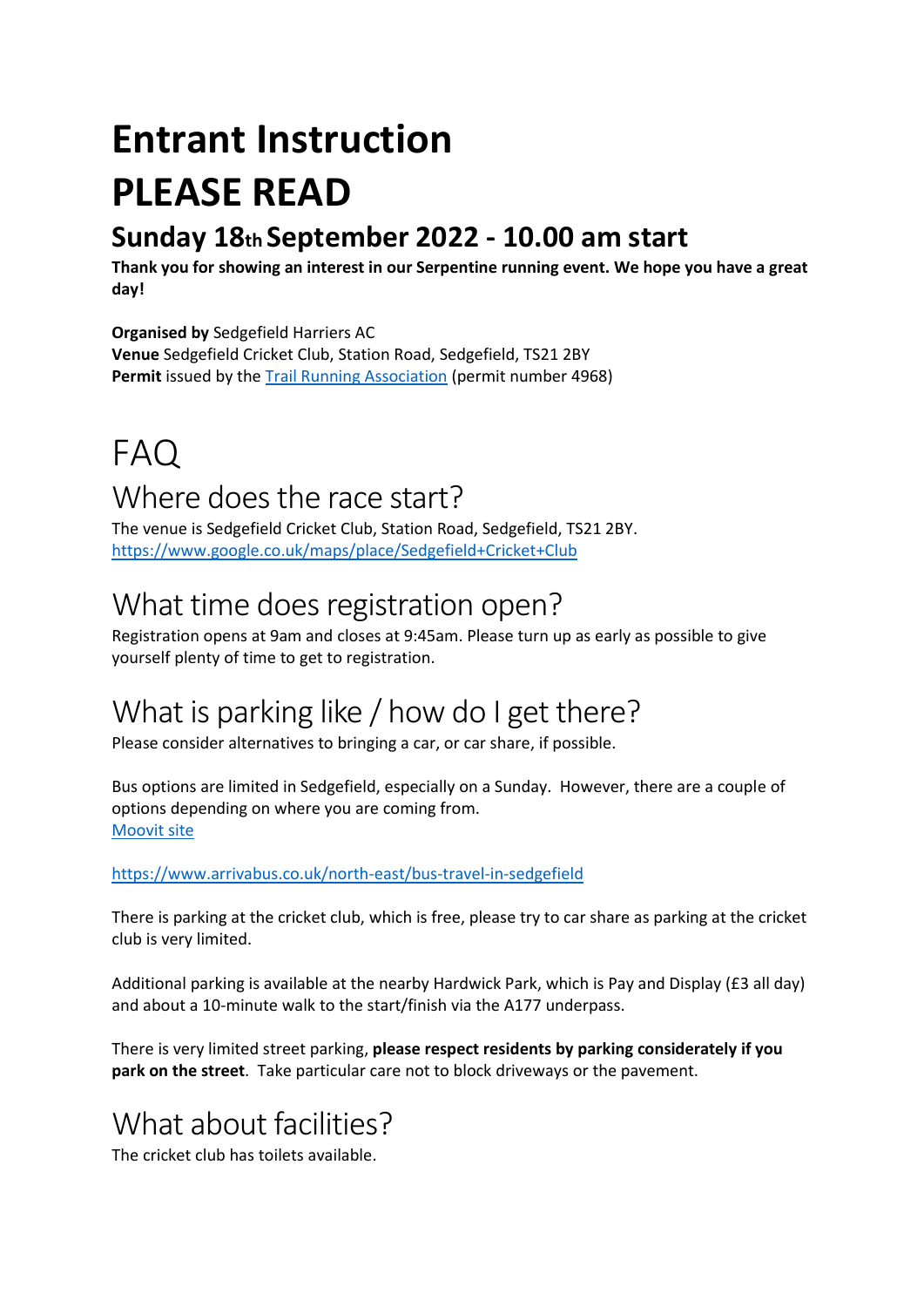Nearby Hardwick Park also has toilets and a café. There will be water available at the start/finish and at the drinks station.

#### Is there anything to keep non-runners amused?

Yes, Hardwick Park is only a short walk from the start / finish. The race route goes out and back through the park so there are plenty of opportunities to support runners whilst in the park. <http://www.durham.gov.uk/hardwickpark>

Sedgefield village is also only a short walk away, although being a Sunday not all businesses will be open.

#### Is there a run for under 16s?

At this time unfortunately not. For the younger folk [Junior parkrun](http://www.parkrun.org.uk/sedgefield-juniors/) will still be on at 9am (check their website) in Hardwick Park.

### Do I need to register?

Yes, you do. Numbers will not be sent out in advance, so you will pick them up when you arrive, that way we will also know who is out on the course. Please display your numbers clearly when crossing the finish line.

#### Can I enter on the day?

Subject to us reaching our race limit then yes, entries will be available on the day between 9- 9:45am. There is an additional cost of £2 for on the day entries. If you would like to run then we suggest entering as soon as possible (it also helps us know how many gifts to order if people enter in advance).

#### What is the entry limit?

250

#### What happens if I enter and can't do the race for some reason?

Something that I am sure has happened to us all. There are no refunds and no deferments (we must pay for the event regardless). We can transfer your number to another runner, up until 16<sup>th</sup> September. There is no charge for transfers. Contact us at [serpentine@sforeman.com](mailto:serpentine@sforeman.com) regarding transfers.

#### Is there a time limit?

Yes, medical support and the drinks station will be removed at 11:30pm. However, you can carry on at your own risk.

#### Is there an age limit?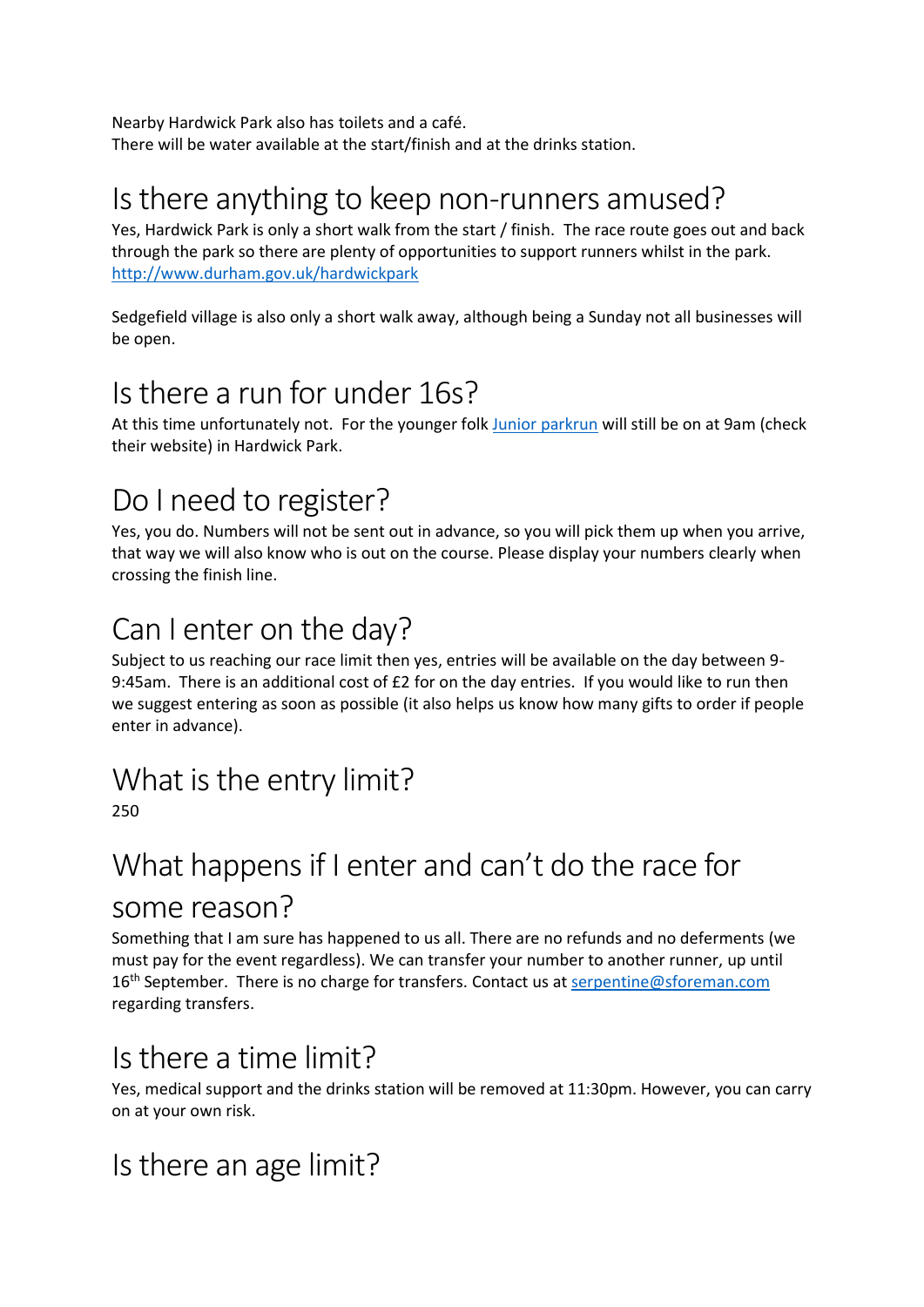The lower age limit is 16. There is no upper age limit. Just make sure that you are up to it, and you have checked with your GP if in doubt. This is your responsibility.

#### What sort of shoes should I wear?

Tricky one to answer and I can't make recommendations; however, I feel it is a good surface and I regularly run the route in road shoes when it is dry. If the weather has been unkind then it can get a bit clarty in sections and trail shoes might be better.

If you really need to know then a reccy of the course might help you decide.

#### Is there any medical support?

Yes, please write your emergency contact details and any medical conditions on the back of your number.

#### What is the course like?

Please see map for details.

The race starts just behind the cricket club in Hardwick East Park on a grass surface. It then goes through the A177 underpass from East Park into Hardwick Park and does a section on paths before leaving the park on a footpath towards Bishop Middleham. The route then stays on footpaths and farmers tracks before returning to Hardwick Park via the rear of Hardwick Hall. There is then another short section in the park before returning via the underpass back to the start/finish.

This race is on footpaths and trails, be aware that there are trip hazards (tree roots), low hanging branches, uneven surfaces, livestock, golf buggies and other outdoorsy things.

All of the course uses public rights of way and as such we do not have exclusive use of the paths. Please respect the right of others to use the paths should you pass anyone on the day.

Some of the course goes through farmland, which may have livestock.

**Do not** drop litter (gel wrappers, water bottles, etc) and if you pass through a gate then close it behind you (unless there is a marshal). Thanks!

#### Does the course have marshals, is the route marked?

Yes, the course does have marshals who are there for the safety of the runners and members of the public. However, it is your responsibility to know the route.

As with all races, it is your responsibility to ensure you know the route, marshals are provided for safety, but they will naturally point you in the right direction if you ask nicely.

The route is marked and follows obvious footpaths. The route should be obvious, however maps are also available on the website along with GPS files of the route.